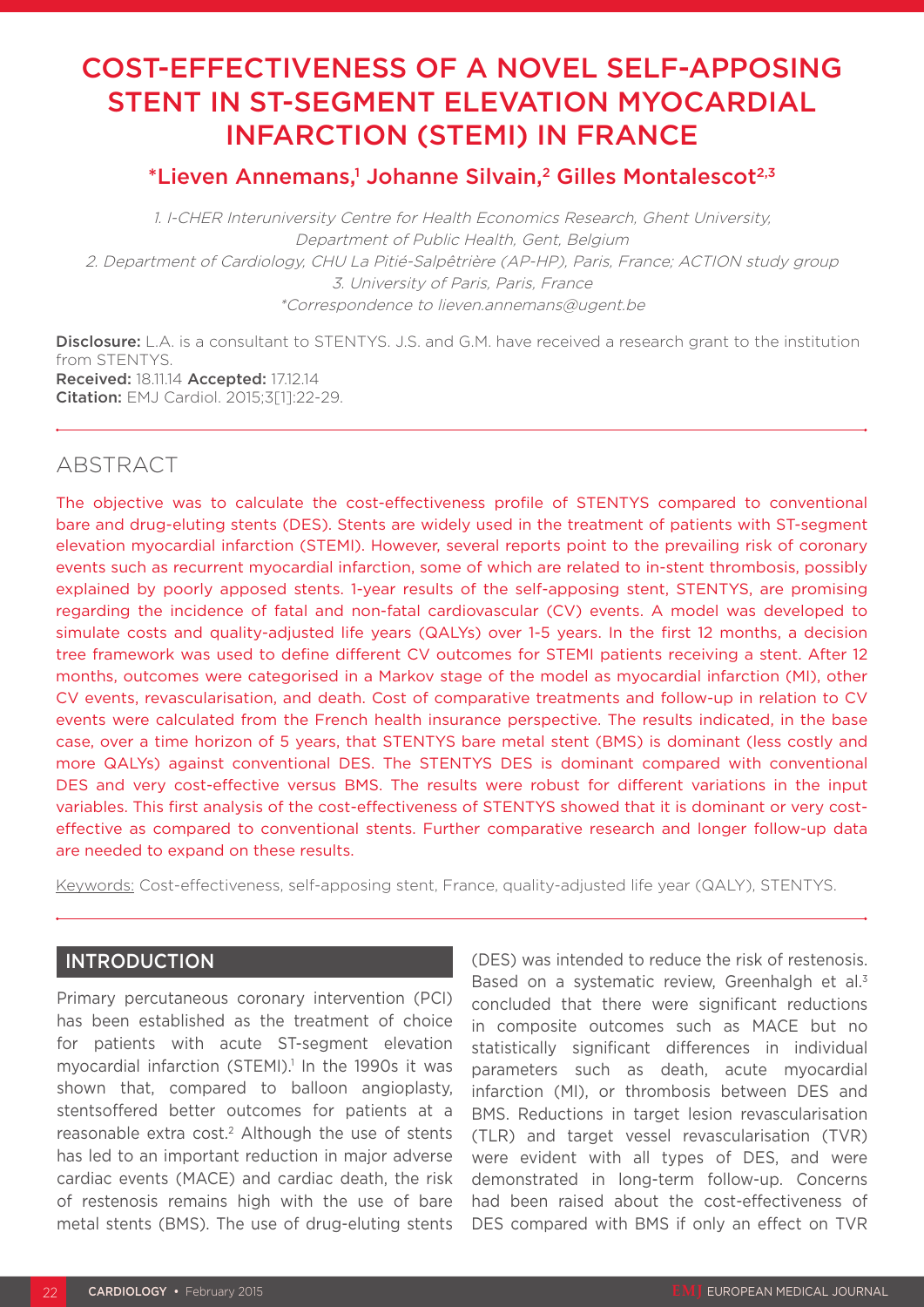would be substantial, $4$  but recent real-life data $5$ and systematic reviews of the literature<sup>1</sup> suggest a benefit of DES compared with BMS, at least in the first year after the index event at minimum. However, concerns still remain about the risk of stent thrombosis and re-infarction after using DES that might be more pronounced among STEMI patients.<sup>6</sup> Heestermans et al.<sup>7</sup> investigated 5,842 STEMI patients treated with primary PCI, of which 201 (3.5%) presented with an early (<30 days) definite stent thrombosis. The strongest predictors of early stent thrombosis and re-infarction were post-procedural dissection, undersizing, and small stent diameter.

Recently a self-apposing stent, STENTYS, has been developed with the aim to provide a better fit to the vessel and therefore reduce the occurrence of re-infarctions. The first randomised study with STENTYS showed that it perfectly appose to the vessel, whereas 28% of conventional stents were malapposed (APPOSITION II).8 The APPOSITION III study<sup>9</sup> evaluated the long-term clinical benefit of the STENTYS stent in STEMI patients in a real-life setting. This was a prospective, non-randomised, single-arm, multicentre study evaluating the safety and performance of the STENTYS stent in routine clinical practice in 965 STEMI patients. Both drug-eluting and bare-metal versions of the STENTYS stent were available and were used at the operator's discretion.9 The primary endpoint at 12 months, presented at EuroPCR 2013,<sup>10</sup> was MACE, defined as cardiac death, target-vessel recurrent MI (re-MI), or clinically-driven TLR. Secondary endpoints were definite/probable stent thrombosis, all-cause mortality, any MI, and any TVR. 1-year cardiac death or target vessel re-MI was observed in only 3.2% of patients, and only 2.4% if post-dilation was applied. The trial results showed a lower all-death rate as compared to a meta-analysis of conventional stents. In the current healthcare environment, the need to allocate public money wisely has increased the interest in comparative effectiveness and cost-effectiveness research.11 Hence, it is important in the development of new technologies not only to investigate their clinical effectiveness, but also to estimate potential cost savings of such technologies. The objective of this study was to calculate the cost-effectiveness of STENTYS (BMS and DES) in treating STEMI patients, and to identify the drivers of this cost-effectiveness.

# **METHODS**

# Decision Model

We developed a health economic model in MS Excel 2010, inspired by previous health economic models of DES compared with BMS.<sup>12-14</sup> The model has a dual structure, with a decision tree reflecting the outcomes in the first 12 months (Figure 1, Part A). After 12 months, a Markov 'state transition' model presents and predicts the further evolution of patients over a period of 5 years (Figure 1, Part B). Indeed, in coronary heart disease patients, events that occur in the first year can lead to consecutive events in the following years. Therefore, reducing the events in the first year will also have an impact on the subsequent years. A similar approach was followed by Janzon et al.,<sup>15</sup> whereby even a lifetime extrapolation was applied. Nevertheless, in contrast to Janzon et al.,<sup>15</sup> we decided to not model further than 5 years because extrapolations beyond such a period would become too speculative.

In the model, the following strategies are compared:

- Conventional BMS
- Conventional DES
- STENTYS BMS
- STENTYS DES

As noted above, a decision tree is used to assess the first 12 months of patients in a given therapy. In those first 12 months, a patient can have a fatal or non-fatal re-infarction (the latter treated or not with revascularisation), another cardiovascular (CV) event (fatal or non-fatal), a revascularisation not related to MI, or die from another cause. Patients who survive the first 12 months continue in the Markov part of the model, which runs in years 2-5, and can have one of the following outcomes: death from any cause, MI, and revascularisation (not MIrelated). Hence, from years 2-5, at the end of each year, patients can stay in the same state as they were before, or have an MI (fatal or non-fatal), need a revascularisation (not MI-related), or die from a CV event or other cause.

### Clinical Data Input

Clinical data related to conventional stents are shown in Table 1.<sup>12,16,17</sup> Montalescot et al.<sup>10</sup> (ACTION study group, La Pitié-Salpêtrière Hospital, Paris, France) report the results of an analysis at 30 days and 1 year of the incidence of MACE and mortality in recent studies with conventional stents after STEMI. The authors did not report detailed data on separate outcomes such as MI, revascularisation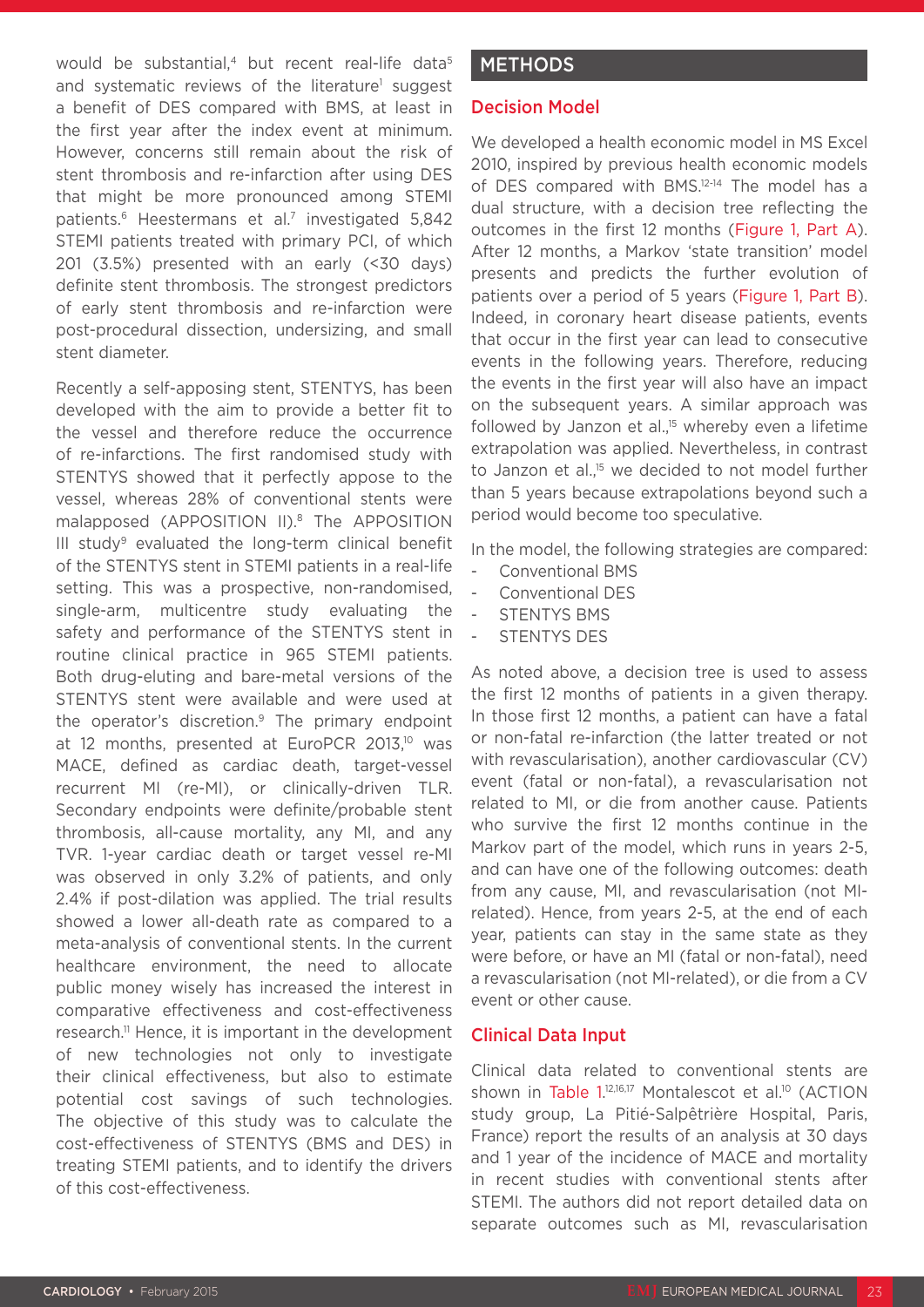not related to MI, and CV death. Therefore, we also used data from Garg et al. $12$  reporting on the incidence of other CV events, and from a metaanalysis from Piscione et al.<sup>16</sup> reporting that 32% of all revascularisations after the use of BMS were associated with an MI. The probabilities of MI, revascularisation, and death beyond 1 year were also obtained from Garg et al. $12$  Finally, since these data include a mix of approximately 50% BMS/50% DES, we adjusted the estimated number of events associated with BMS by accounting for the effect of DES, based on a meta-analysis from Suh et al.<sup>1</sup> Table 1 provides the key input data for the model applicable to conventional BMS. The relative risks (RR) of events associated with DES versus BMS

were obtained from the most recent meta-analysis from Suh et al.<sup>1</sup> The RR for 1 year MI was 0.77 (95% CI 0.61-0.97) and the RR for 1 year TVR was 0.48 (95% CI 0.41-0.56). Comparing the results from APPOSITION  $III^9$  with those of the above analysis. it was assumed in the base case that the RRs associated with BMS STENTYS versus conventional BMS were 0.50 for 30 day MI, 0.80 for 1 year MI, and 1 for 1 year TVR; for DES STENTYS versus conventional BMS, 0.70 for 1 year MI and 0.48 for 1 year TVR. The RR for re-infarction beyond 1 year was not known and therefore assumed to be 0.90 for STENTYS BMS and 0.80 for STENTYS DES<sup>(P)</sup>. These assumptions were tested in sensitivity analyses (see results).



#### Figure 1: Graphical presentation of the health economic model.

Part A: first 12 months (decision tree); Part B: subsequent cycles of 12 months (Markov model) AMI: acute myocardial infarction; BMS: bare metal stent; DES: drug-eluting stent; CV: cardiovascular.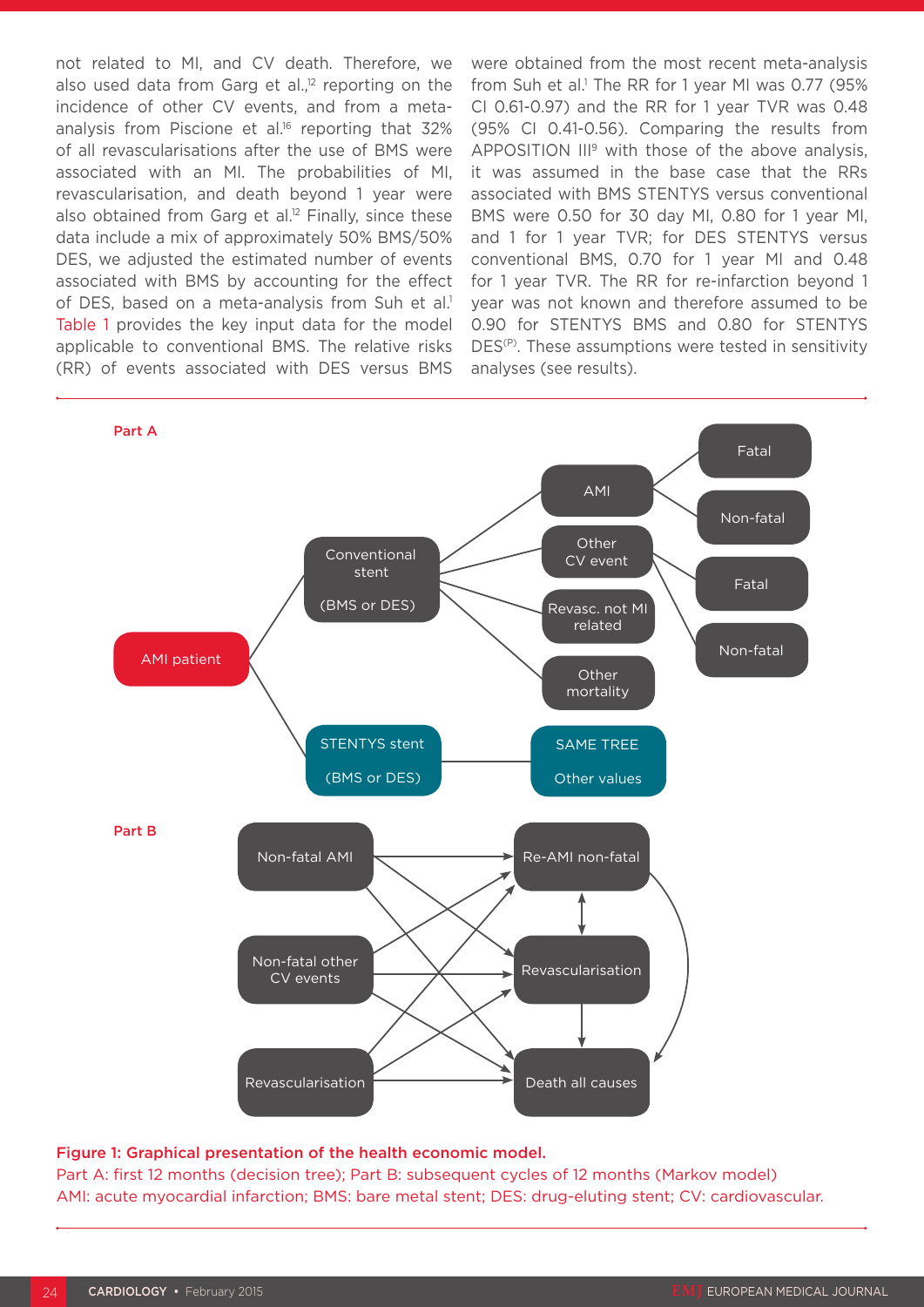Table 1: Clinical input data for first 30 days and first 12 months after STEMI, applicable to conventional BMS.

| Cardiovascular events post-STEMI<br>treatment with a conventional BMS stent | Incidence (%)<br>30 days | Incidence (%)<br>1 year | Source                                                  |  |
|-----------------------------------------------------------------------------|--------------------------|-------------------------|---------------------------------------------------------|--|
| Non-fatal reinfarction                                                      | 2.25%                    | 3.72%                   | Montalescot 2013<br>$(adjusted)^{10}$                   |  |
| Fatal reinfarction                                                          | 3.10%                    | 3.18%                   | Montalescot 2013<br>$(adjusted)^{10}$                   |  |
| Non-fatal other cardiac event                                               | 0.34%                    | 0.95%                   | Garg 2008 <sup>11</sup>                                 |  |
| Fatal other cardiac event                                                   | 0.33%                    | 0.71%                   | Garg 2008 <sup>11</sup>                                 |  |
| Mortality, other (non-cardiac)                                              | 0.08%                    | 0.81%                   | French Lifetables <sup>16</sup>                         |  |
| Revascularisation excl. reinfarction                                        | $0.00\%$                 | 2.53%                   | Garg 2008, <sup>11</sup> Piscioni<br>2010 <sup>15</sup> |  |
| Total (excluding non-cardiac mortality)                                     | 6.02%                    | 11.09%                  |                                                         |  |

#### STEMI: ST-segment elevation myocardial infarction; BMS: bare metal stent.

#### Table 2: Cost data applied in the model.

| Item                              | Cost $(\epsilon)$ | Source                                                                                    |
|-----------------------------------|-------------------|-------------------------------------------------------------------------------------------|
| In-hospital reinfarction          | 1.449             | Canoui-Poitrine 2009 <sup>4</sup>                                                         |
| Non-fatal MI post-hospitalisation | 4.815             | Colin, 2007, adjusted for health index <sup>17</sup>                                      |
| Fatal MI                          | 4.610             | Colin, 2007, adjusted for health index <sup>17</sup>                                      |
| <b>TVR</b>                        | 5,531             | Haute Authorité de Santé (HAS)/SED/SEESP/2009,<br>adjusted for health index <sup>20</sup> |
| Other CV event                    | 3.984             | Haute Authorité de Santé (HAS)/SED/SEESP/2009,<br>adjusted for health index <sup>20</sup> |
| <b>BMS</b>                        | 550               | LegiFrance <sup>21</sup> ; Canoui-Poitrine 2009 <sup>4</sup>                              |
| <b>DES</b>                        | 1.100             | LegiFrance <sup>21</sup>                                                                  |
| <b>STENTYS BMS</b>                | 840               | Oral communication from STENTYS S.A.                                                      |
| <b>STENTYS DES</b>                | 1.200             | Oral communication from STENTYS S.A.                                                      |

MI: myocardial infarction; TVR: target vessel revascularisation; CV: cardiovascular; BMS: bare metal stent; DES: drug-eluting stent.

### Cost Data Input

A French social insurance perspective was used, therefore productivity lost through illness or costs incurred directly by patients were not included. Discount rates of 3% are applied to both future costs and health benefits, consistent with prevailing guidelines. Cost data for all events are reported in Table 2. 18-20 The cost of re-infarction during the index hospitalisation was obtained from a study by Canoui-Poitrine et al.<sup>4</sup> and costs of re-infarctions after discharge (hence during the rest of the analytical period) were obtained from an earlier

paper by Colin et al.<sup>18</sup> The cost of a fatal MI came from the latter source. Acute costs of revascularisation and other CV events were obtained from the French Health Authority. All costs were actualised to the year 2012. The costs of the STENTYS BMS and DES<sup>(P)</sup> were obtained from the company. In the model, an average of 1.2 stents per patient was assumed. The costs for current BMS and DES were obtained via the LegiFrance website. In the base case the cost data from 2012 were applied. In a sensitivity analysis, the most recently published costs for conventional DES were applied (€875 per stent).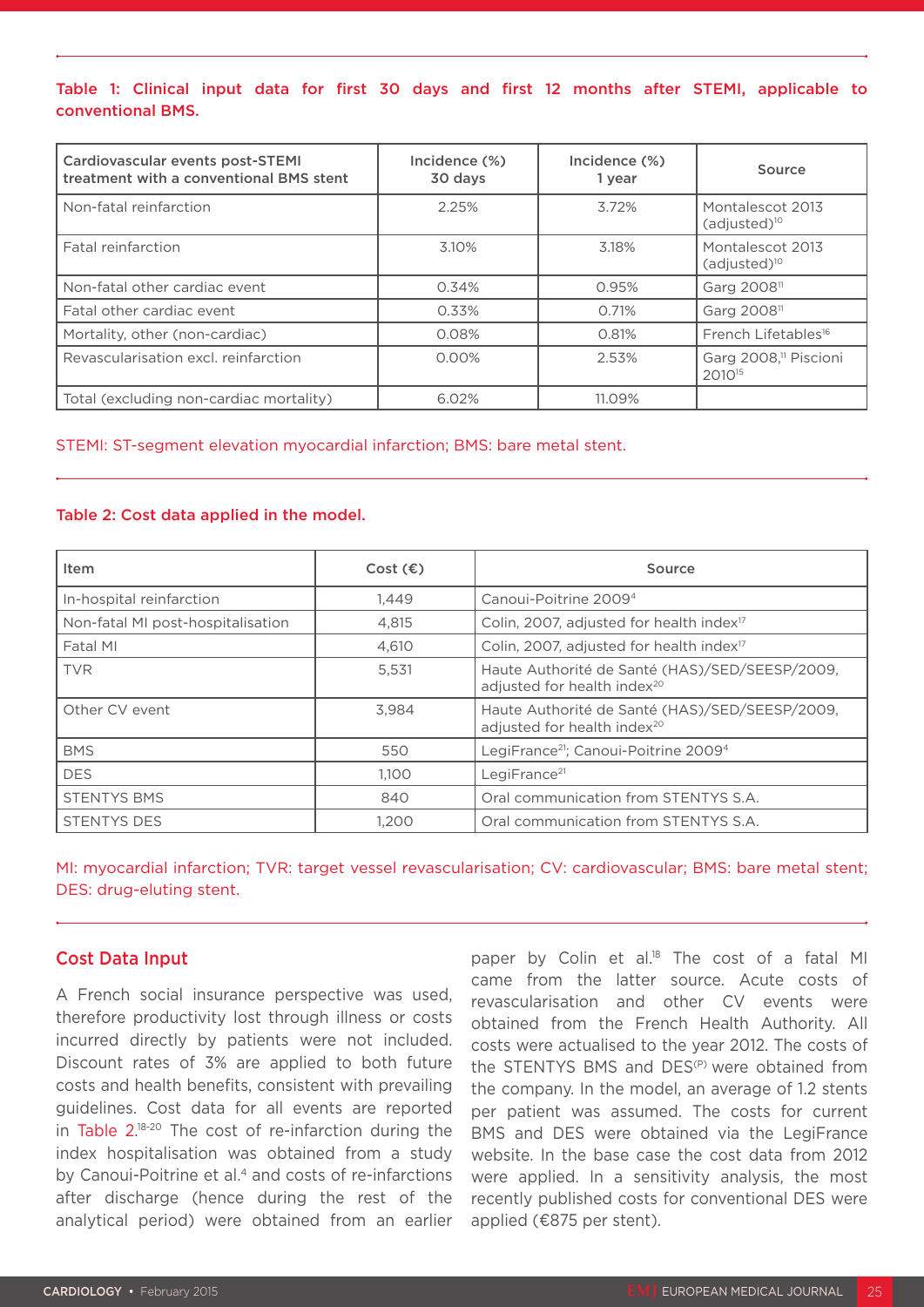#### Table 3: Utility data applied in the model.

| Event/condition          | Utility level | Source                         |
|--------------------------|---------------|--------------------------------|
| First year after MI      | 0.80          | Chevalier et al. <sup>21</sup> |
| Re-MI                    | 0.70          | Chevalier et al. <sup>21</sup> |
| <b>TVR</b>               | 0.70          | Chevalier et al. <sup>21</sup> |
| Follow-up without events | 0.85          | Chevalier et al. <sup>21</sup> |

MI: myocardial infarction; TVR: target lesion revasuclarisation.

#### Table 4a: Base case results at 1 year.

|                            | <b>COST</b><br>$(\epsilon)$ | <b>QALY</b> | <b>INCR COST</b><br>versus BMS<br>$(\epsilon)$ | <b>INCR QALY</b><br>versus BMS | <b>ICER</b><br>(E/ QALY) | <b>INCR COST</b><br>versus DES<br>(€) | <b>INCR QALY</b><br>versus DES | <b>ICER</b><br>(E/ QALY) |
|----------------------------|-----------------------------|-------------|------------------------------------------------|--------------------------------|--------------------------|---------------------------------------|--------------------------------|--------------------------|
| Conventional<br><b>BMS</b> | 1268.3                      | 0.7681      |                                                |                                |                          |                                       |                                |                          |
| Conventional<br><b>DES</b> | 1741.2                      | 0.7717      | 472.9                                          | 0.0036                         | 131.067                  |                                       |                                |                          |
| <b>STENTYS BMS</b>         | 1550.3                      | 0.7764      | 282.0                                          | 0.0083                         | 33,839                   | $-190.9$                              | 0.005                          | dominant                 |
| <b>STENTYS DES</b>         | 1838.2                      | 0.7777      | 569.9                                          | 0.0096                         | 59,606                   | 97.0                                  | 0.006                          | 16.291                   |

INCR: incremental; QALY: quality-adjusted life year; ICER: Incremental Cost-Effectiveness Ratio; BMS: bare metal stent; DES: drug-eluting stent.

#### Table 4b: Base case results at 5 years.

|                    | <b>COST</b><br>$(\epsilon)$ | <b>QALY</b> | versus BMS  <br>(€) | INCR COST I INCR QALY<br>versus BMS $ $ ( $\epsilon$ /QALY) $ $ | <b>ICER</b> | <b>INCR COST</b><br>versus DES  <br>(€) | <b>INCR QALY</b><br>versus DES | <b>ICER</b><br>(E/ QALY) |
|--------------------|-----------------------------|-------------|---------------------|-----------------------------------------------------------------|-------------|-----------------------------------------|--------------------------------|--------------------------|
| <b>BMS</b>         | 3471.9                      | 3.5207      |                     |                                                                 |             |                                         |                                |                          |
| <b>DES</b>         | 3822.2                      | 3.5723      | 350.4               | 0.0516                                                          | 6,793       |                                         |                                |                          |
| <b>STENTYS BMS</b> | 3613.3                      | 3.6123      | 141.4               | 0.0916                                                          | 1.543       | $-208.9$                                | 0.040                          | dominant                 |
| <b>STENTYS DES</b> | 3813.7                      | 3.6346      | 341.8               | 0.1139                                                          | 3,001       | $-8.5$                                  | 0.062                          | dominant                 |

INCR: incremental; QALY: quality-adjusted life year; ICER: Incremental Cost-Effectiveness Ratio; BMS: bare metal stent; DES: drug-eluting stent.

# UTILITY DATA

In order to calculate quality-adjusted life years (QALYs), utility data are required. The QALY is a common measure of health improvement used in cost-effectiveness analyses. It combines mortality and quality of life gains by adjusting the number of years a person lives at the appropriate quality level (called utility) during those years. The maximum utility value is 1 and a value of 0 is assigned to death.<sup>21</sup> We applied utility values reported by Chevalier et al.<sup>22</sup> (Table 3).

# RESULTS

## Base Case

Table 4a and 4b show the base case results of our analysis for a time horizon of 1 year (hence not accounting for any additional benefits for STENTYS stents beyond 1 year) and 5 years, respectively. After 1 year, the STENTYS BMS is borderline costeffective in comparison with conventional BMS and dominant (costing less and adding QALYs) against DES. The STENTYS DES is cost-effective compared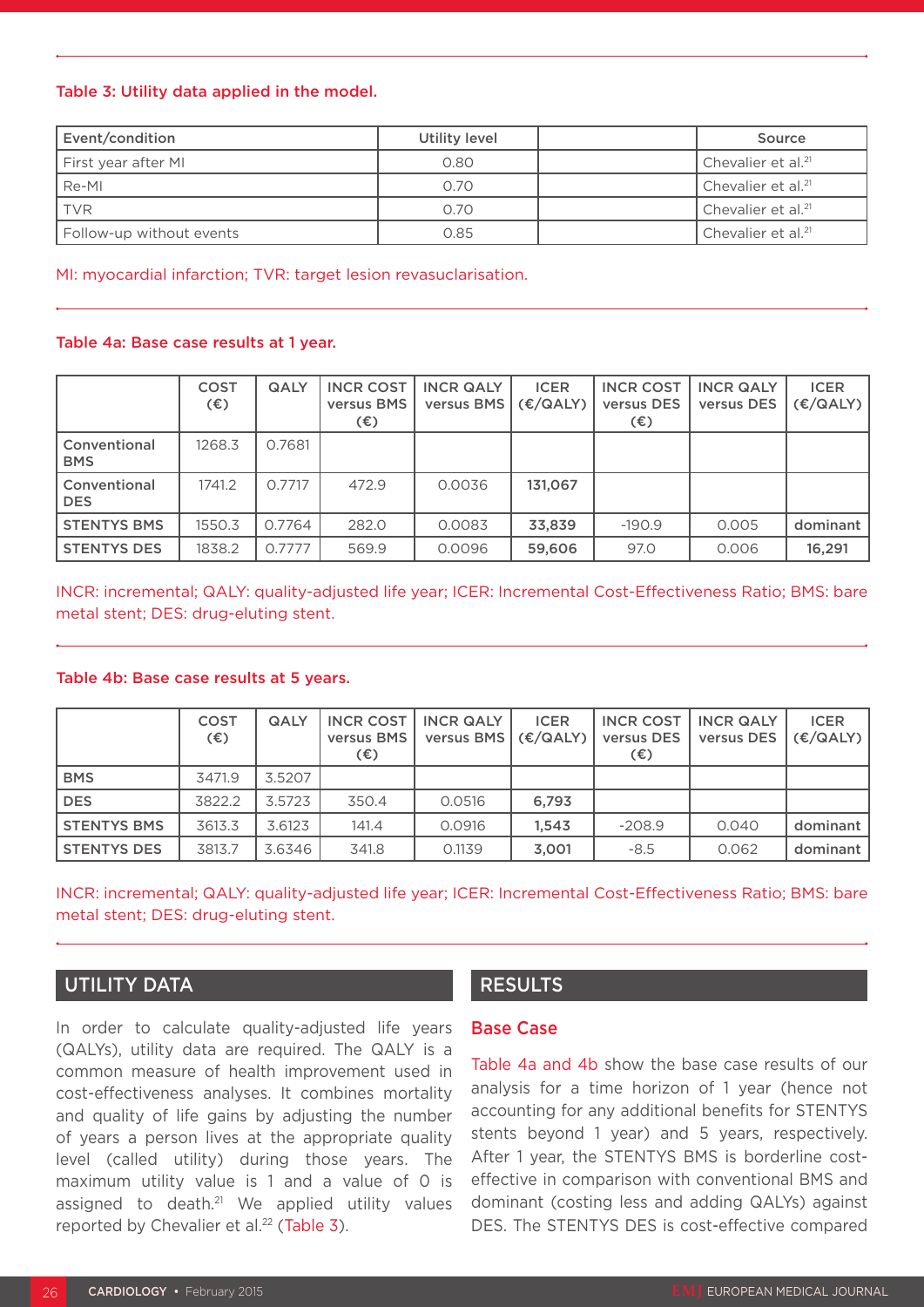to conventional DES (€16,291/QALY) but not costeffective versus conventional BMS. DES (all) are not cost-effective compared to BMS (all). After 5 years, assuming a continued benefit on re-MI as described in the methods, the STENTYS BMS is very costeffective against conventional BMS and dominant against conventional DES. The STENTYS DES is very cost-effective against conventional BMS and moreover dominant versus conventional DES.

# Sensitivity Analysis

Sensitivity analyses showed that, as expected, the relative benefit of STENTYS stents in the short and long-term are the key drivers of the results. The recently reduced costs of conventional BMS and DES strongly influence the Year 1 results but have a modest effect on the Year 5 results. In Table 5, the impact of different variables on the ICER (Incremental Cost-Effectiveness Ratio) is shown for the 5 year analysis.

# **DISCUSSION**

Although huge progress has been made in the management of STEMI patients, not least with the introduction of BMS and DES, there is still a clear need for further improvement in the treatment of STEMI, with currently >10% MACE in the first year. The Self-Apposing STENTYS stent showed favourable 1 year clinical outcomes in a real-life STEMI population, supporting the hypothesis that correct stent sizing and elimination of malapposition after primary PCI may lead to improved long-term results. This model shows that under the current assumptions, the STENTYS DES<sup>(P)</sup> is already cost-effective at 1 year compared with conventional DES. However, applying the most recent price reductions of conventional stents, this conclusion no longer holds. Both the STENTYS BMS and DES<sup>(P)</sup> are very cost-effective if outcomes to 5 years are simulated, even with reduced prices of conventional stents. Yet, given this preliminary evidence, our model could still be called an 'early economic evaluation'. This practice of economic models in the early development phase of technologies has existed for more than a decade,23,24 but has been largely applied only over the last few years.<sup>25</sup> The idea is clear: based on anticipated or preliminary results from a new technology and its costs to the healthcare system, the potential cost-effectiveness can be estimated, hence advising all stakeholders – manufacturers, policy makers, physicians, and patient advocacy groups – about what to expect from market access of the technology.

| Simulation 1 year                                       | <b>STENTYS DES versus</b><br>conventional BMS | <b>STENTYS DES versus</b><br>conventional DES |  |  |
|---------------------------------------------------------|-----------------------------------------------|-----------------------------------------------|--|--|
| <b>Basecase</b>                                         | €59,606/QALY                                  | €16,291/QALY                                  |  |  |
| Patient risk level -50%                                 | €137,606/QALY                                 | €35,677/QALY                                  |  |  |
| Cost of events -50%                                     | €70,593/QALY                                  | €18,225/QALY                                  |  |  |
| Cost of conventional BMS and DES resp.<br>€500 and €875 | €65,882/QALY                                  | €61,647/QALY                                  |  |  |
| <b>RRR MI STENTYS -50%</b>                              | €129,924/QALY                                 | €126,362/QALY                                 |  |  |
| <b>Simulation 5 years</b>                               | <b>STENTYS DES versus</b><br>conventional BMS | <b>STENTYS DES versus</b><br>conventional DES |  |  |
| <b>Basecase</b>                                         | €3,001/QALY                                   | dominant                                      |  |  |
| Patient risk level -50%                                 | €9,085/QALY                                   | €1,628/QALY                                   |  |  |
| Cost of events -50%                                     | €4,925/QALY                                   | €894/QALY                                     |  |  |
| Cost of conventional BMS and DES resp.<br>€500 and €875 | €3,528/QALY                                   | €4,196/QALY                                   |  |  |
| <b>RRR MI STENTYS -50%</b>                              | €7,981/QALY                                   | €16,171/QALY                                  |  |  |

#### Table 5: Sensitivity analysis.

QALY: quality-adjusted life year; BMS: bare metal stent; DES: drug-eluting stent; RRR: relative risk reduction; MI: myocardial infarction.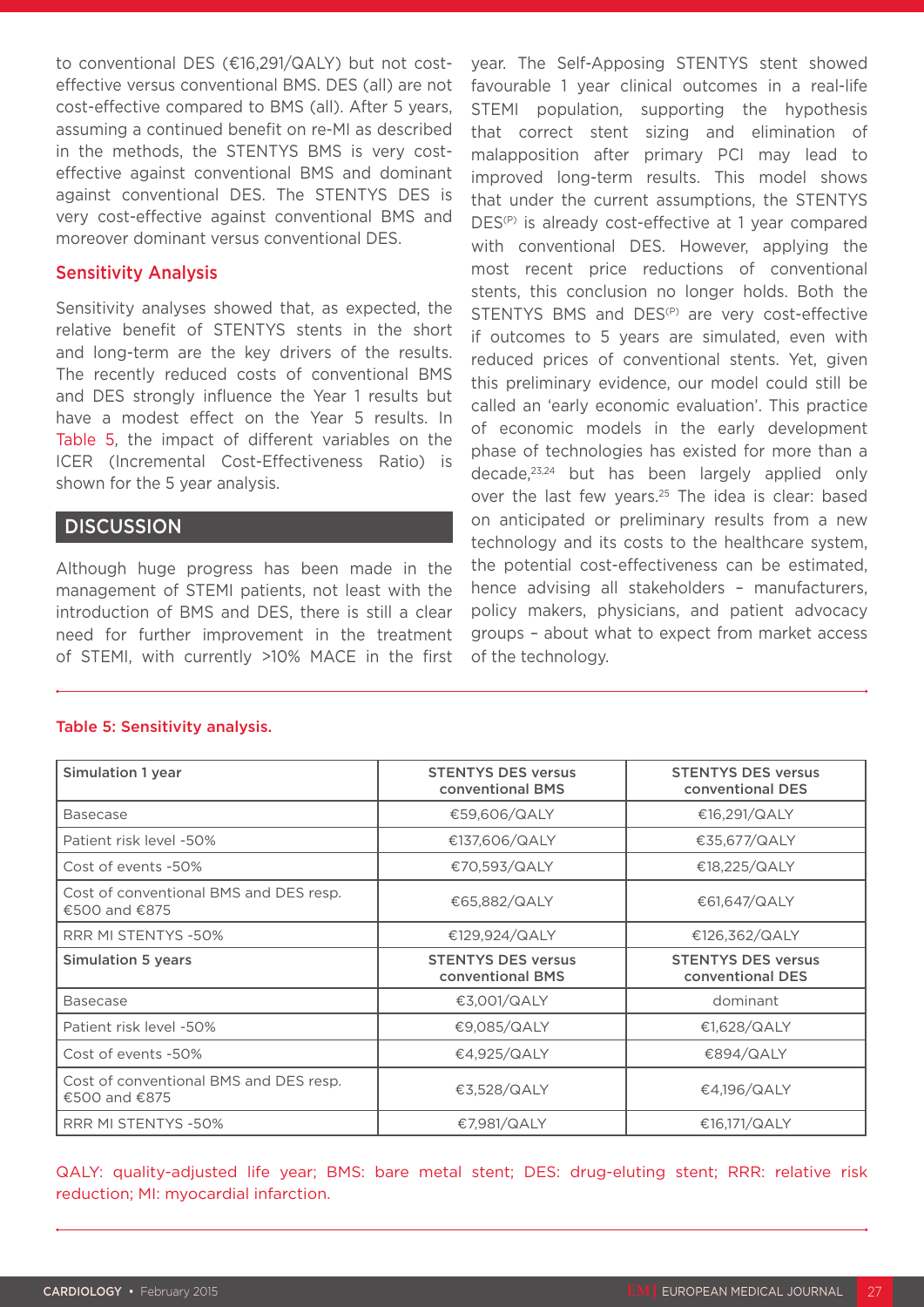Early economic models have some limitations, as is also the case for the current one. Firstly, the key model input is based on non-comparative data. Confirmation of the results of APPOSITION III in a comparative setting is required to verify our results. The APPOSITION V, FDA-approved randomised study will bring a more definite answer to the comparative evidence, and will allow the assessment of the predictive validity of the current analysis. Even then, longer follow-up data are required to confirm the predicted over a period beyond 1 year. This should ideally be the case for all innovative technologies for which only rather short-term data exist. The model was based on a recently presented systematic literature search which was performed to find the most relevant effectiveness and complication data related to conventional stents. The search suffered from the lack of transparent reporting of the individual events in most of the studies in the review. Often events such as in-stent thrombosis, MI, and revascularisation are reported without clearly showing how many of the MIs were related to in-stent thrombosis, and how many revascularisations were related to MIs. We needed to rely on other data to obtain more granular estimates of the different individual events. Moreover, some studies in the systematic review were rather old, and others reported only 30 day data and no 1 year data, while other studies showed the reverse. We performed a secondary analysis thereby looking only at recent trials and imputing missing 1 year data based on the principle of proportionality. In that analysis, the total number of events at 30 days and 1 year became 5.39% and 10.70% and the number of CV deaths became slightly higher than in our base case analysis. However, the final results were not affected.

The model comparison did not adjust for baseline characteristics. In the systematic review, the average patient age was 61.4 years which is comparable with the mean age of 60 years in the APPOSITION III study.<sup>9</sup> However, other population baseline and procedural characteristics such as thrombolysis in myocardial infarction flow at baseline, culprit lesion location, thromboaspiration use, and novel P2Y12 use, although sometimes similar, do vary between trials in the review and also in comparison with the APPOSITION III trial. Finally, since the perspective of this analysis was the social health insurance in France, we did not account for possible savings due to reduced productivity. Patients with MI are often still at a productive age and therefore societal losses occur due to their absence from work. Annemans et al.26 reported that the productivity related costs of CV events are at least as high as the direct medical costs. Taking these into account would lead to even more possible savings due to a new stent with improved features.

# **CONCLUSION**

In conclusion, the current analyses in the French setting suggest favourable cost effectiveness of the STENTYS BMS and DES in comparison to conventional stents in patients with STEMI, when a time horizon beyond 1 year is applied. These conclusions are based on a 1 year prospective trial with STENTYS and a systematic review of current stents. Long-term and comparative clinical data are required to confirm these results.

### REFERENCES

1. Suh HS et al. Drug-eluting stents versus bare-metal stents in acute myocardial infarction: a systematic review and metaanalysis. Int J Technol Assess Health Care. 2011;27(1):11-22.

2. Meads C et al. Coronary artery stents in the treatment of ischaemic heart disease: a rapid and systematic review. Health Technol Assess. 2000;4(23):1-153.

3. Greenhalgh J et al. Drug-eluting stents versus bare metal stents for angina or acute coronary syndromes. Cochrane Database Syst Rev. 2010;(5):CD004587.

4. Canoui-Poitrine F et al. Cost effectiveness of sirolimus-eluting stents compared with bare metal stents in acute

myocardial infarction: insights from the TYPHOON trial. Appl Health Econ Health Policy. 2009;7(1):19-29.

5. Campo G et al. Long-term outcome after drug eluting stenting in patients with ST-segment elevation myocardial infarction: data from the REAL registry. Int J Cardiol. 2010;140:154-60.

6. Filion KB et al. Cost-effectiveness of drug-eluting stents including the economic impact of late stent thrombosis. Am J Cardiol. 2009;103(3):338-44.

7. Heestermans AA et al. Acute and subacute stent thrombosis after primary percutaneous coronary intervention for ST-segment elevation myocardial infarction: incidence, predictors and clinical outcome. J Thromb Haemost. 2010;8(11):2385-93.

8. van Geuns RJ et al. Self-expanding versus balloon-expandable stents in acute myocardial infarction: results from the APPOSITION II study: selfexpanding stents in ST-segment elevation myocardial infarction. JACC Cardiovasc Interv. 2012;5(12):1209-19.

9. Amoroso G. APPOSITION III - Evaluation of the STENTYS self-apposing bareand drug-eluting stent on 1000 STEMI patients in a real-life setting. Presented at: EuroPCR 2012, Paris, France, 15-18 May. 10. Montalescot G; on behalf of the